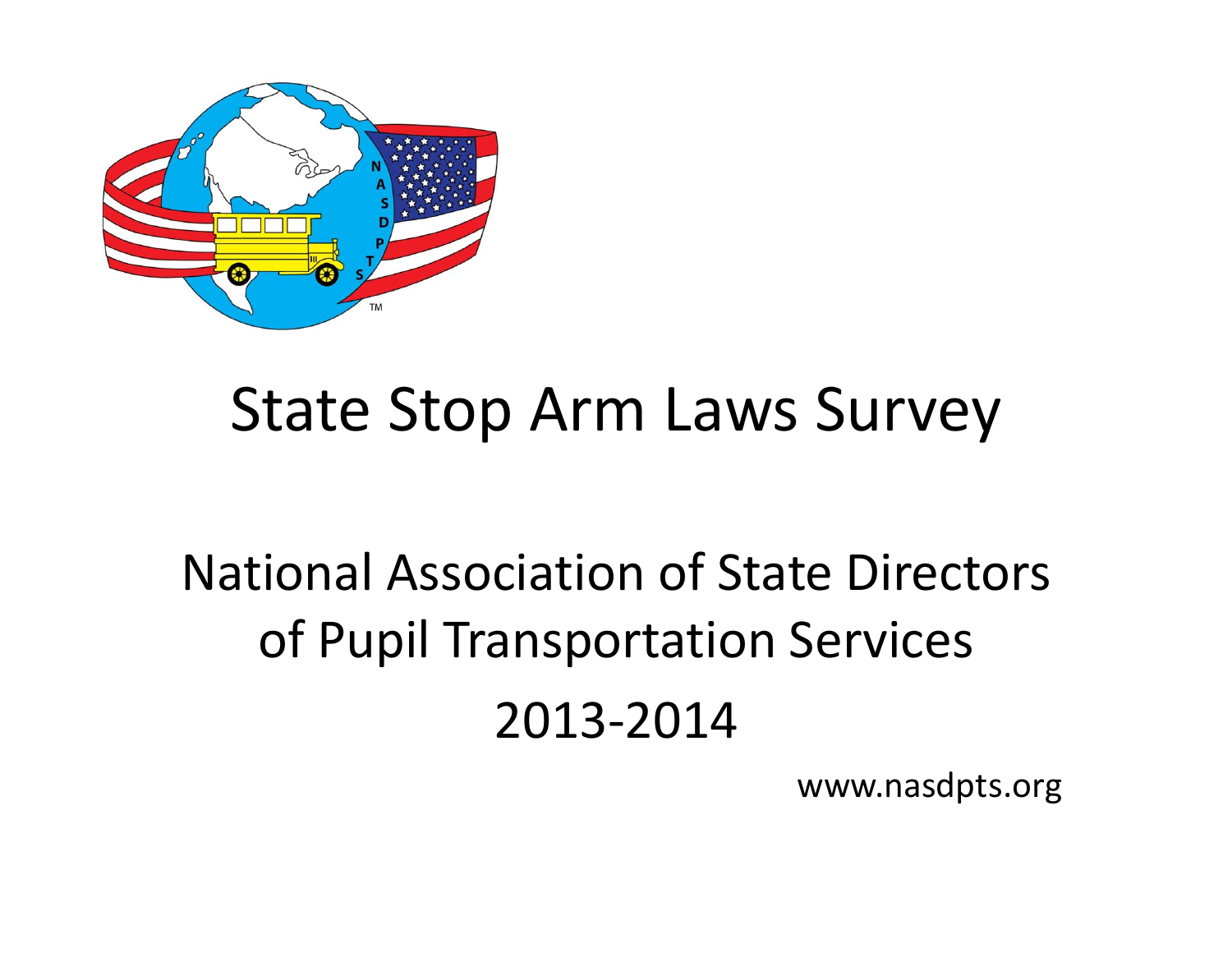### On TWO-LANE roads, motorists in my state must stop when (check any that apply):

| Following the bus<br>(going same<br>direction as bus)               | 37 | 100% |
|---------------------------------------------------------------------|----|------|
| Opposing the bus<br>(approaching bus<br>from opposite<br>direction) | 37 | 100% |

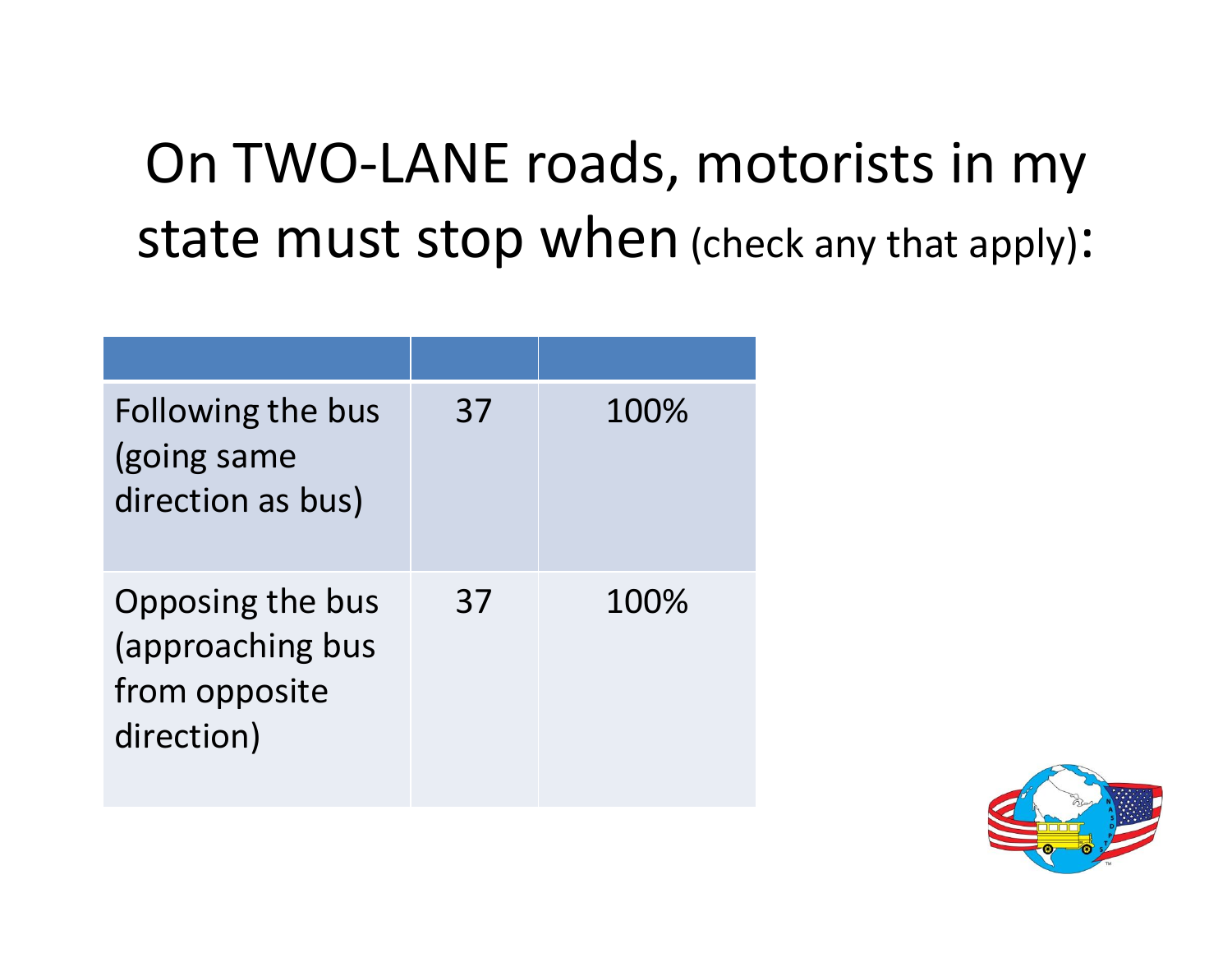#### On MULTI-LANE roads (3 + lanes), do motorists in your state FOLLOWING the bus (going same direction as bus) have to stop?

| Yes | 37  | 100%  |
|-----|-----|-------|
| No  | ( ) | $0\%$ |

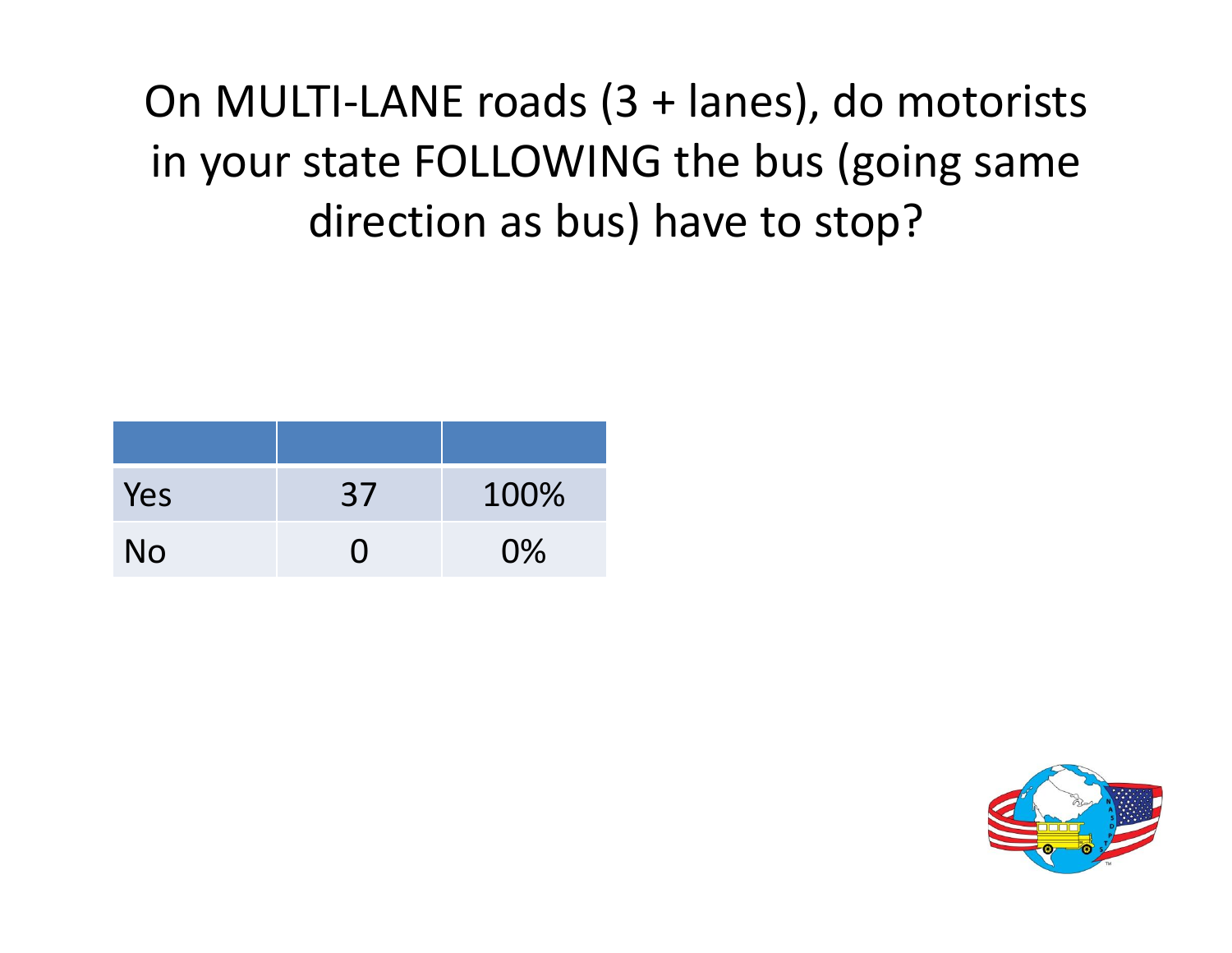On MULTI-LANE roads (3 or more lanes), motorists OPPOSING the bus (going the opposite direction) MUST STOP when (check all that apply):

| There is a center, two-way turn lane but<br>NO physical barrier (road level-paved all<br>the way across).                            | 24 |
|--------------------------------------------------------------------------------------------------------------------------------------|----|
| There is an unpaved median (grass, etc.)                                                                                             | 3  |
| There is any type of raised barrier (curb,<br>divider strip, or other feature that<br>motorists are not allowed to drive<br>across). | 1  |
| Depends on total number of lanes<br>(please describe in COMMENTS)                                                                    | 8  |
| NONE of the above (i.e., motorists going<br>opposite direction on multi-lane roads of<br>any type are NOT required to stop).         | 8  |

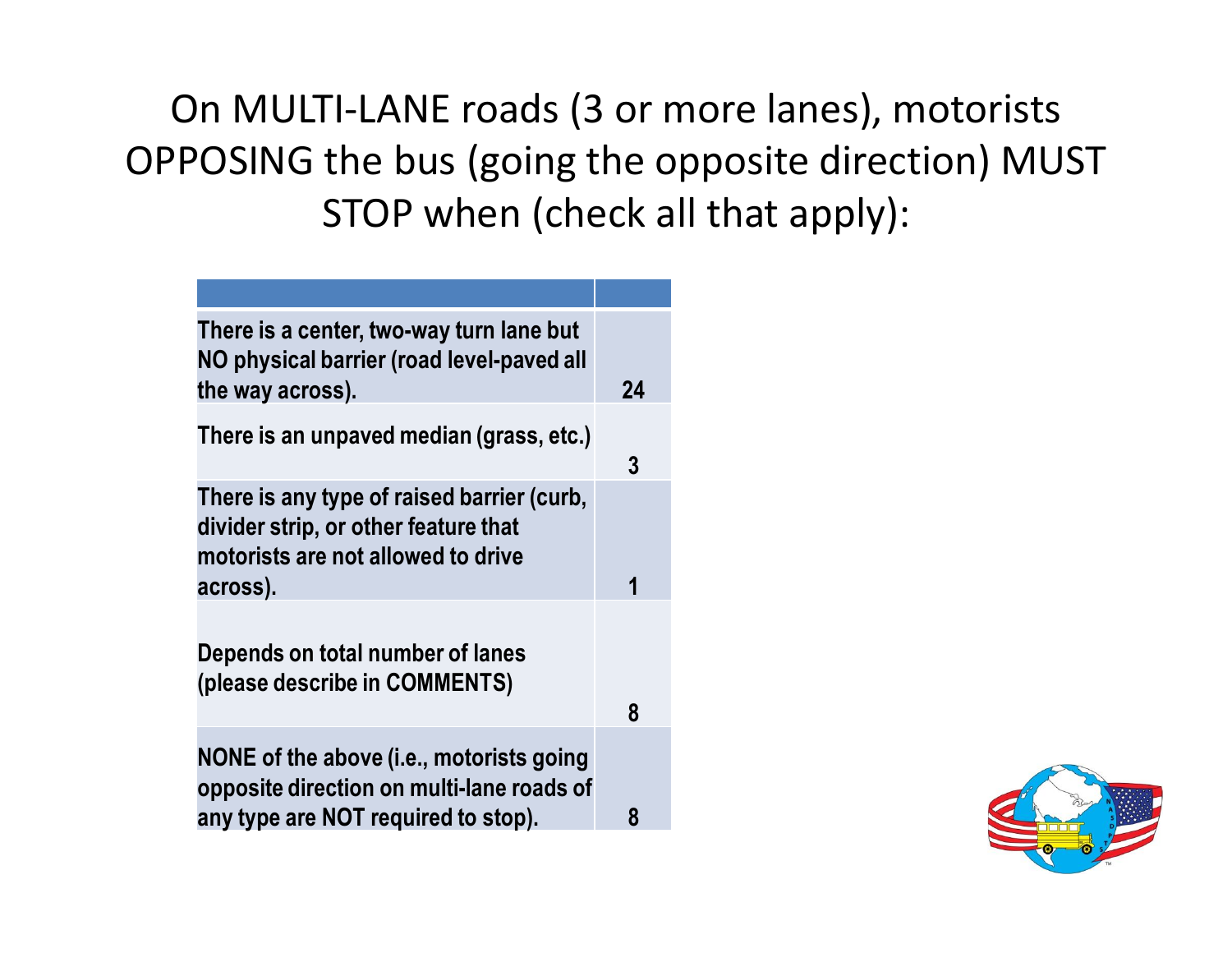

**Multi-Lane Roads (3+Lanes)**

- $\blacksquare$  There is a center, two-way turn lane but NO physical barrier (road level-paved all the way across).
- $\blacksquare$  There is an unpaved median (grass, etc.)
- $\blacksquare$  There is any type of raised barrier (curb, divider strip, or other feature that motorists are not allowed to drive across).
- Depends on total number of lanes (please describe in COMMENTS below)
- NONE of the above (i.e., motorists going opposite direction on multi-lane roads of any type are NOT required to stop).

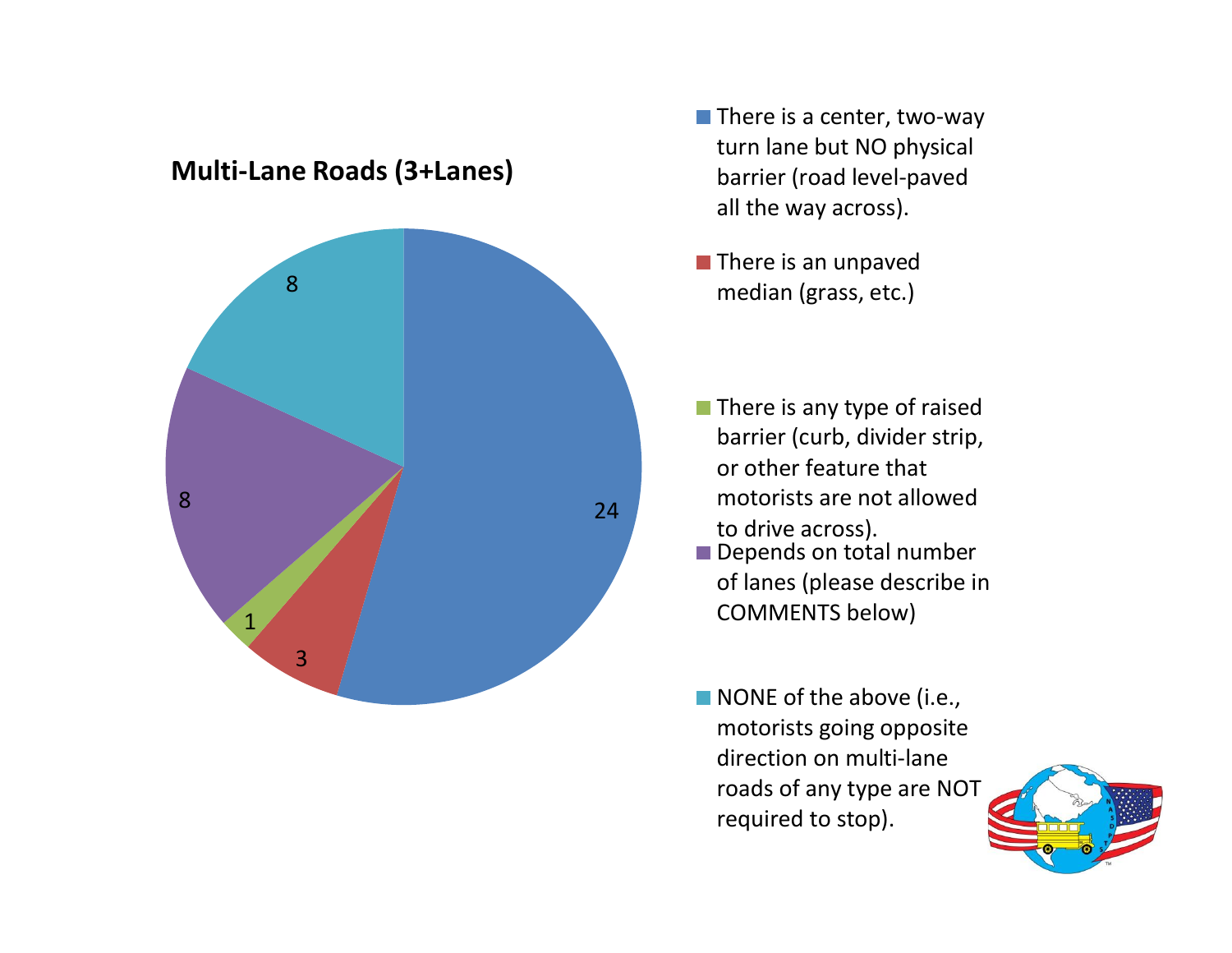In order for there to be a criminal penalty, such as driver's license points assessed, a misdemeanor, or a felony, who must witness the violation? Check any that apply:

- Law Enforcement MUST witness the violation. 26
- School Bus Driver / Monitor / Aide may report to law enforcement 23
- $"$  Photo/Video Evidence may be used 17
- " Other: 9

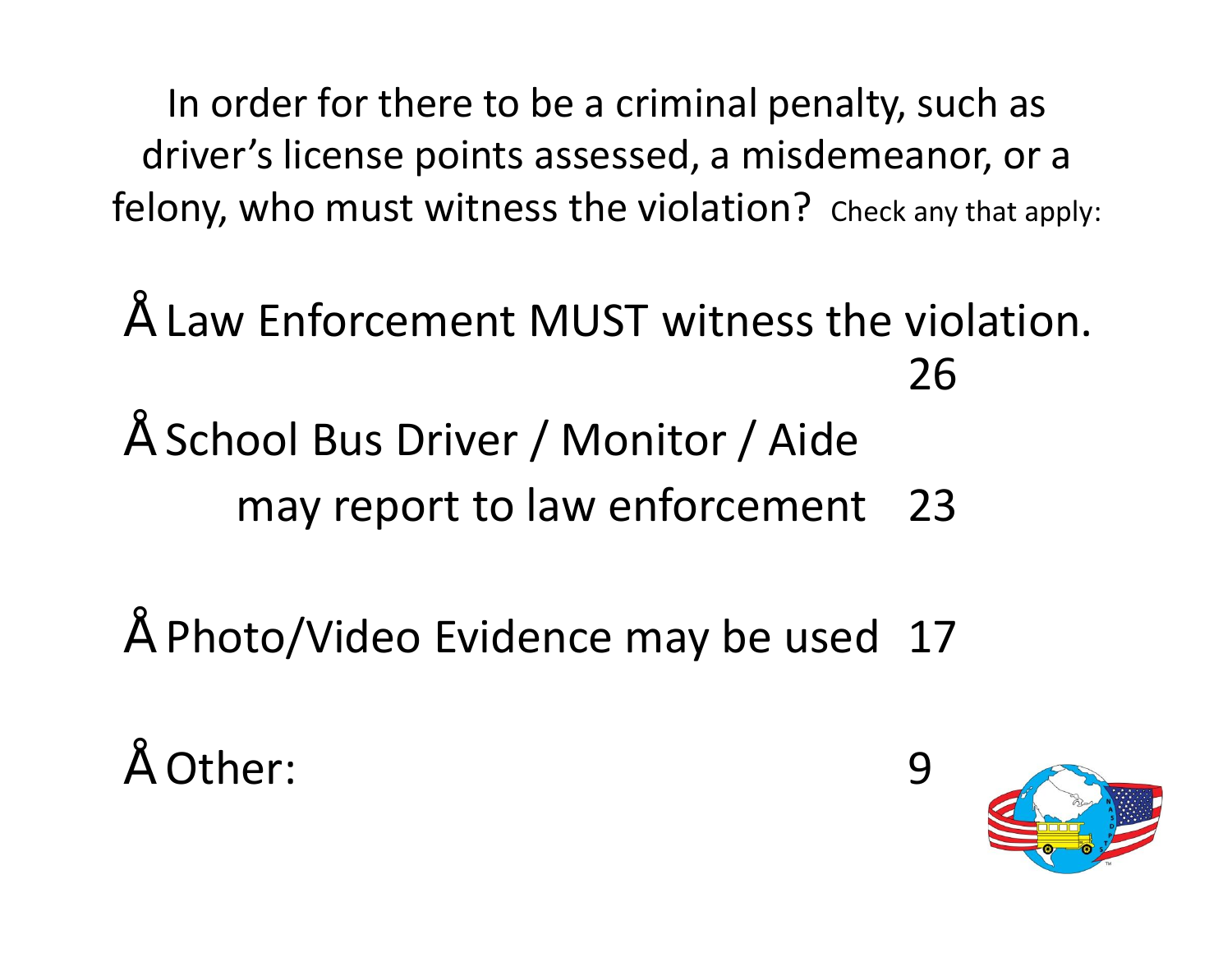If criminal penalties may be imposed based on a report by a school bus driver (or monitor/aide), which of these are true? (check all that apply):



Criminal prosecution may result ONLY from must be able to describe must be able to describe report of a license tag number. The driver/monitor/aide The driver/monitor/aide the vehicle. (and subsequently identify) the motorist. report may not be used) N/A (not applicable; school bus driver/monitor/aide

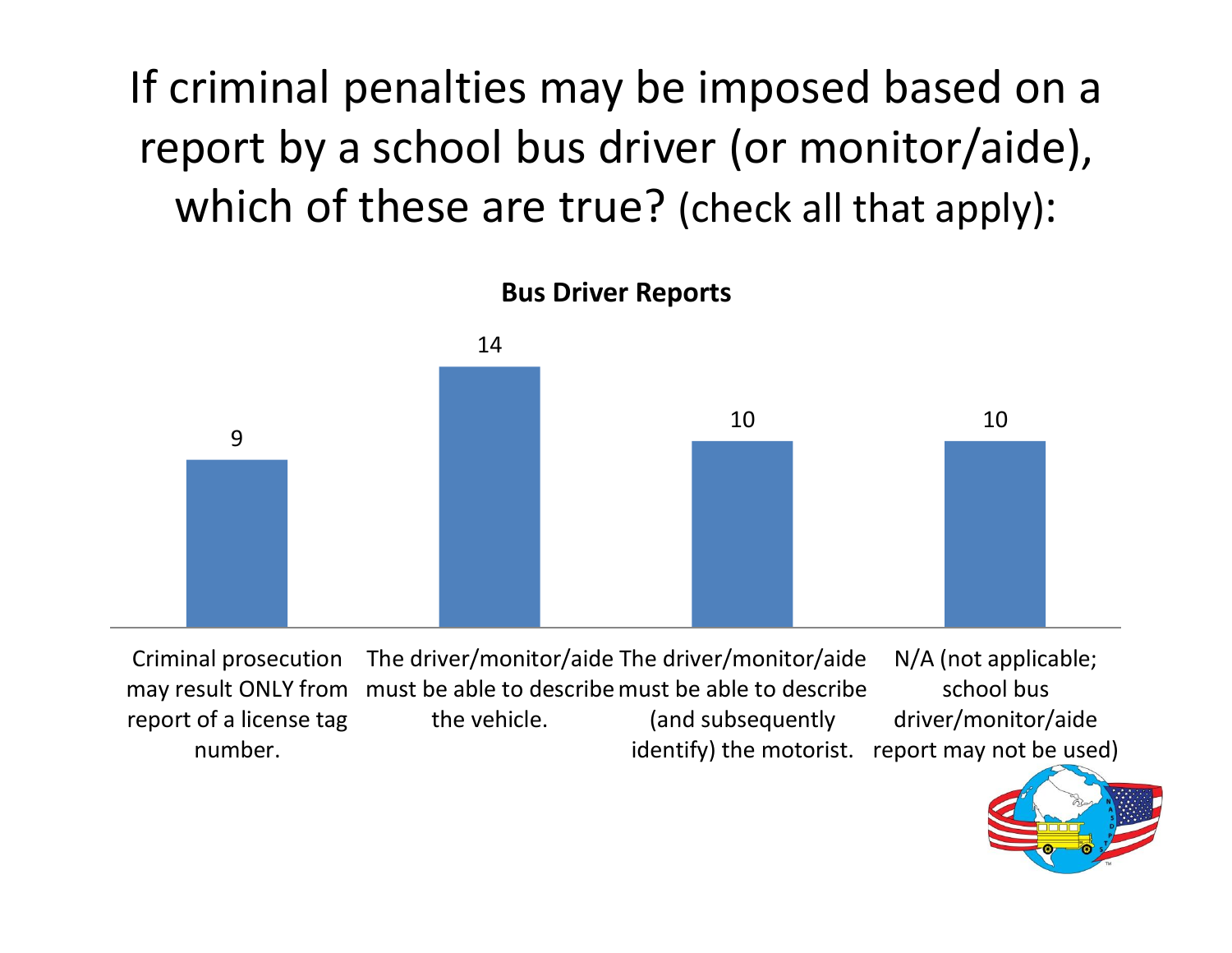## Upon conviction of passing a stopped school bus, how many driver license points are assessed?

| # Points       | # States       |
|----------------|----------------|
|                | $\overline{2}$ |
|                | $\overline{2}$ |
| $\overline{2}$ | $\overline{3}$ |
| 3              | $\overline{2}$ |
|                | 4              |
| 5              | $\overline{2}$ |
| 6 or more      | 5              |
| Other          | 16             |

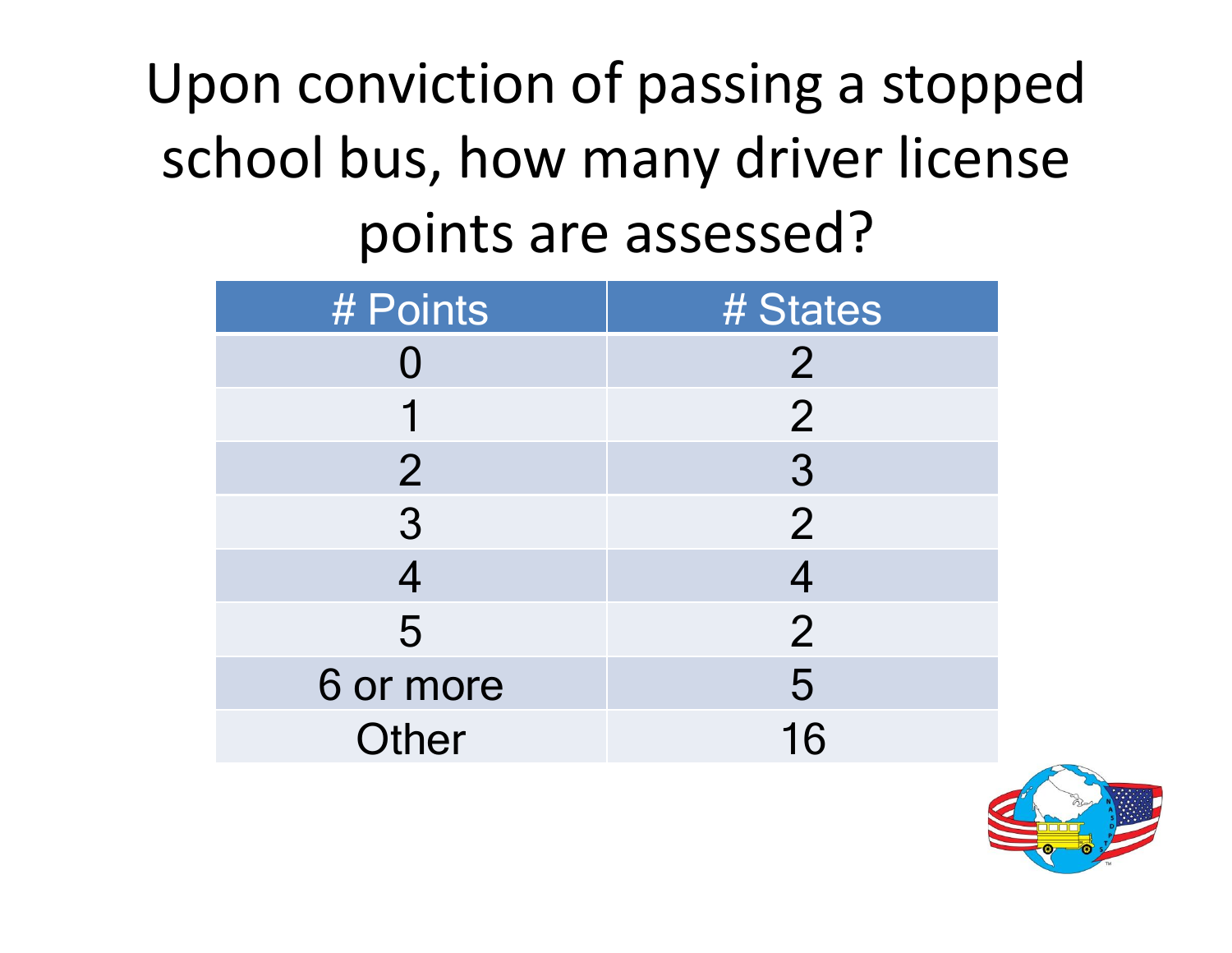Based on a report by an individual who has observed the license tag number, can CIVIL penalties (fines) be imposed?

$$
\begin{array}{c}\n\text{''} \quad \text{YES} - 11 \\
\text{''} \quad \text{NO} - 15\n\end{array}
$$

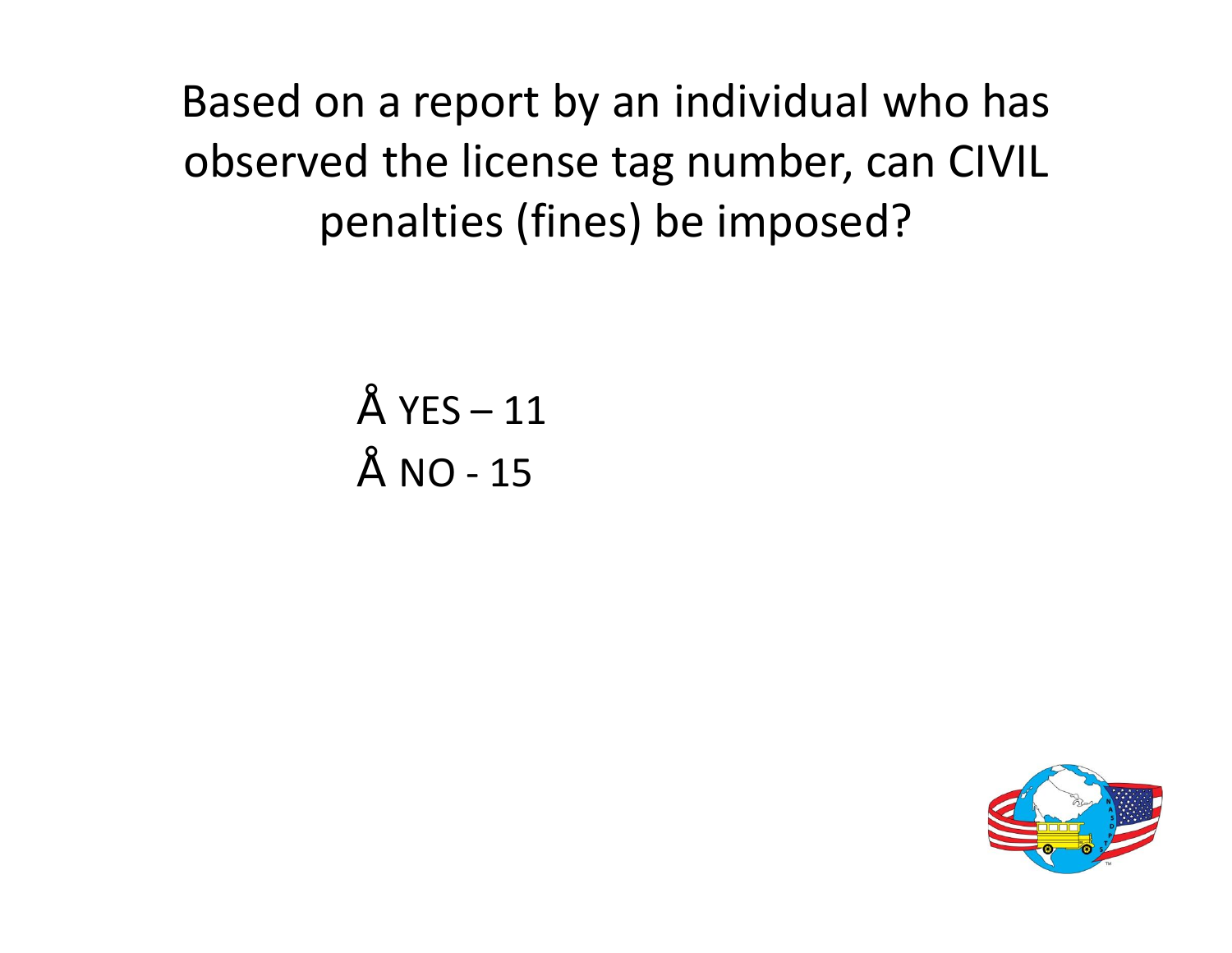For civil penalties to be imposed based on a report of a license tag from photographic/video evidence, which of these is true?

- NOT APPLICABLE: Photographic or video evidence is explicitly prohibited from being used. 2
- APPLICABLE: There is no statute allowing photographic or video evidence to be used for issuing civil penalties. 12
- Statutes allow photographic/video evidence of license tag to be used to issue civil penalties. 7
- Statutes allow photographic/video evidence of license tag to issue civil penalties, but only if the extended stop sign is included in the picture. 2
- Other (please specify) 10

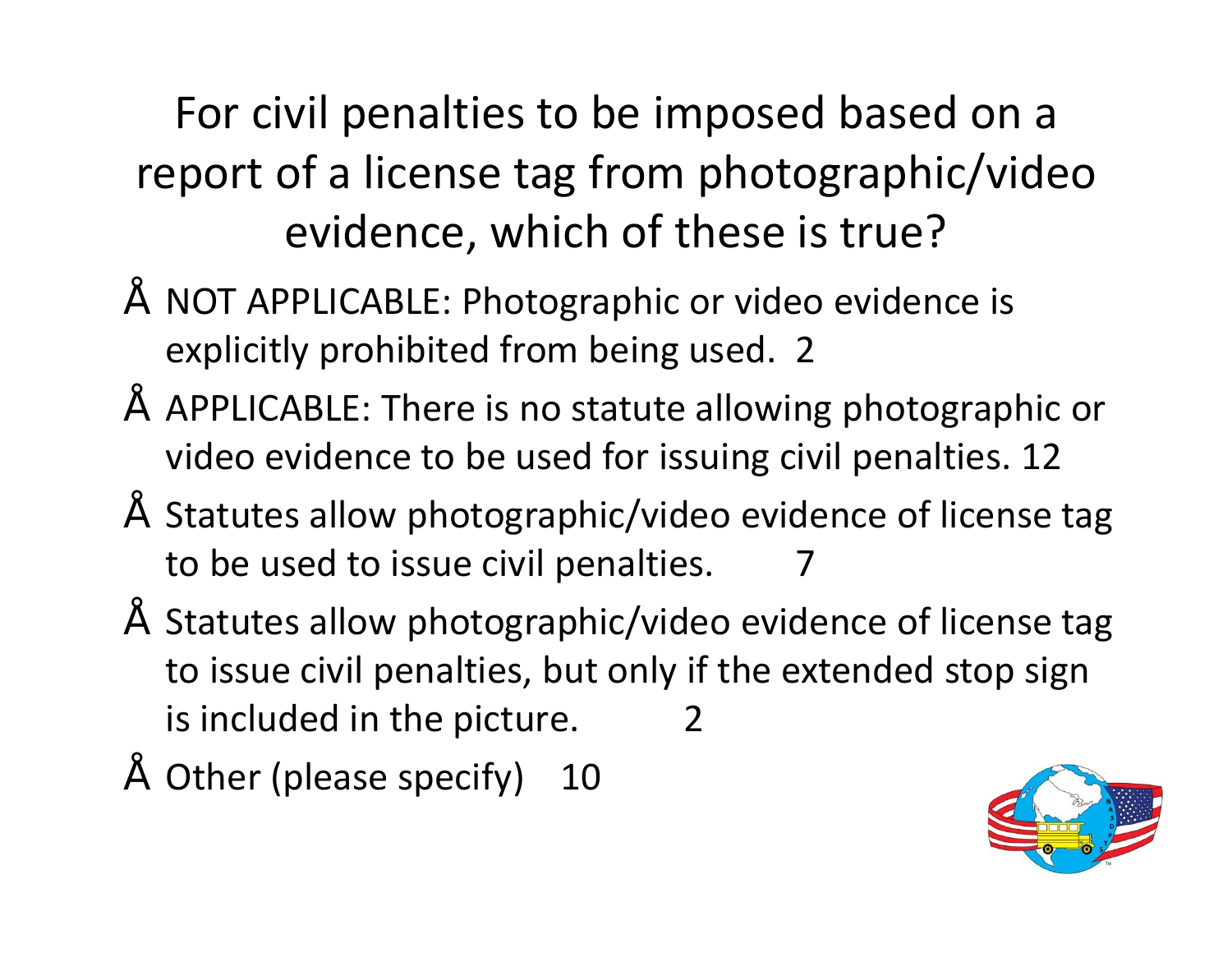## Other open-ended questions:

- Minimum Penalties
- Maximum Penalties
- Classification of Penalties
- State Law Citations

WWW.NASDPTS.ORG/STOPARM